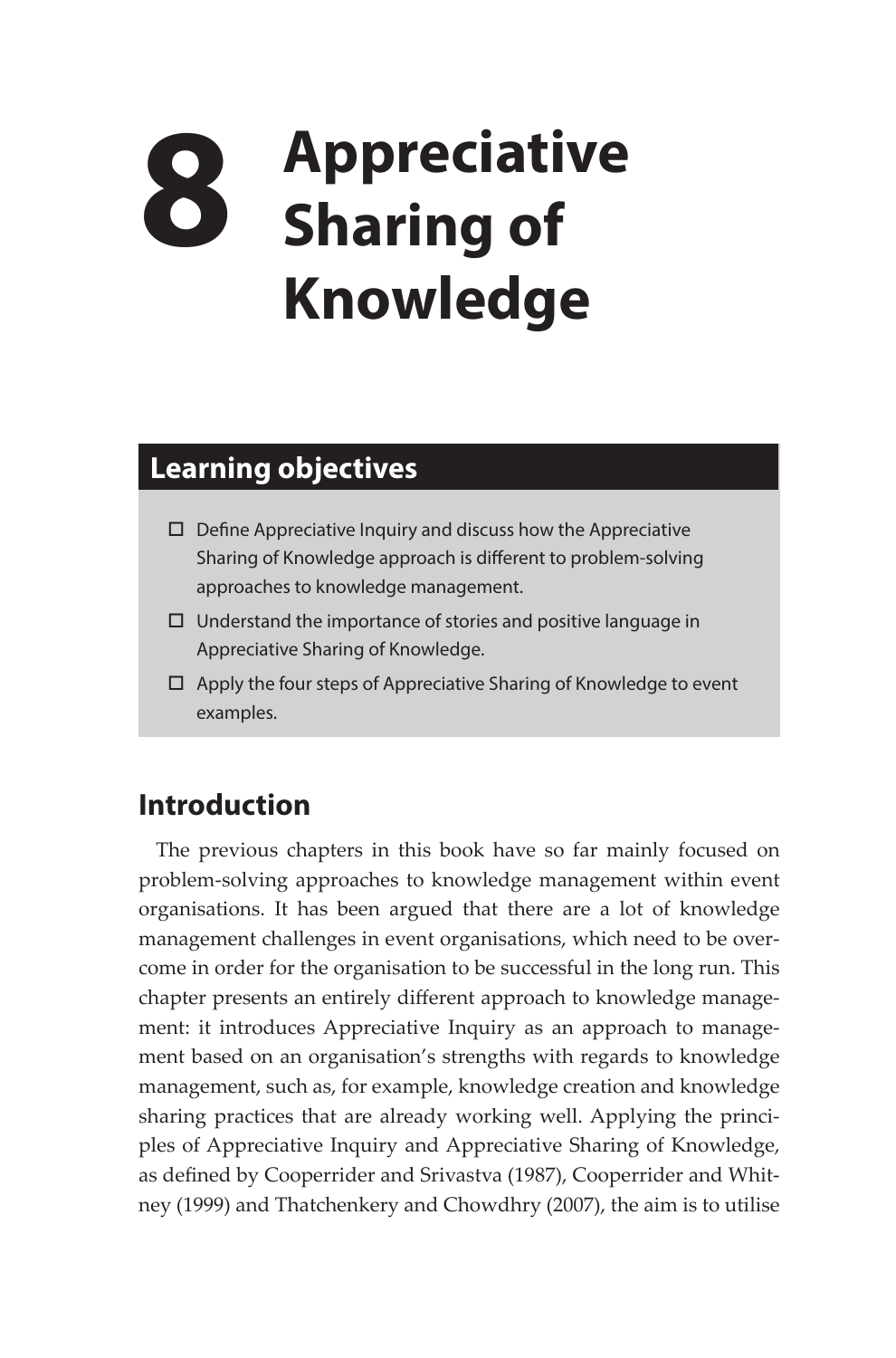the strengths within the organisation, and learn from and further build on these strengths, in order to enhance the organisation's knowledge management practices and ultimately its success overall.

The first two sections of this chapter introduce Appreciative Inquiry and Appreciative Sharing of Knowledge as alternative approaches to knowledge management. They highlight key principles of these and provide examples as to how they can be applied to event organisations. The final section of the chapter more specifically discusses (positive) stories and storytelling within the Appreciative Sharing of Knowledge approach and focuses on how stories of success, achievement, and positive memories can be a useful tool within event organisations to create a shared understanding and knowledge of what the event is about, what it aims to achieve, and how to work together effectively and efficiently. It will be reemphasised that these tacit knowledge practices are invaluable within any organisation, and can provide a competitive advantage in the long term.

## **Appreciative Inquiry – making visible what works well in an organisation**

Most of the management, knowledge management, as well as event management literature to date has emphasised problem-solving approaches. For example, previous chapters in this book have highlighted challenges and issues like knowledge hoarding, lack of trust between staff members, the inexperience of volunteers, or the misuse of power. An Appreciative Inquiry approach turns all of this upside down and identifies an organisation's strengths; it highlights everything that already works well within the organisation, in order to build on these strengths over time. This includes individual employees' strengths, as well as strengths developed at a group or team level and within the organisation as a whole. This is not easy to do, however, as Thatchenkery and Chowdhry (2007: 33) argued, "Being appreciative is harder than finding problems. To be appreciative, we must experience a situation, accept the situation, make sense of the situation (pros/cons), and do a bit of mental gymnastics to understand the situation with an appreciative lens. Not only that, the appreciative lens that we put on the situation impacts our next experience as well."